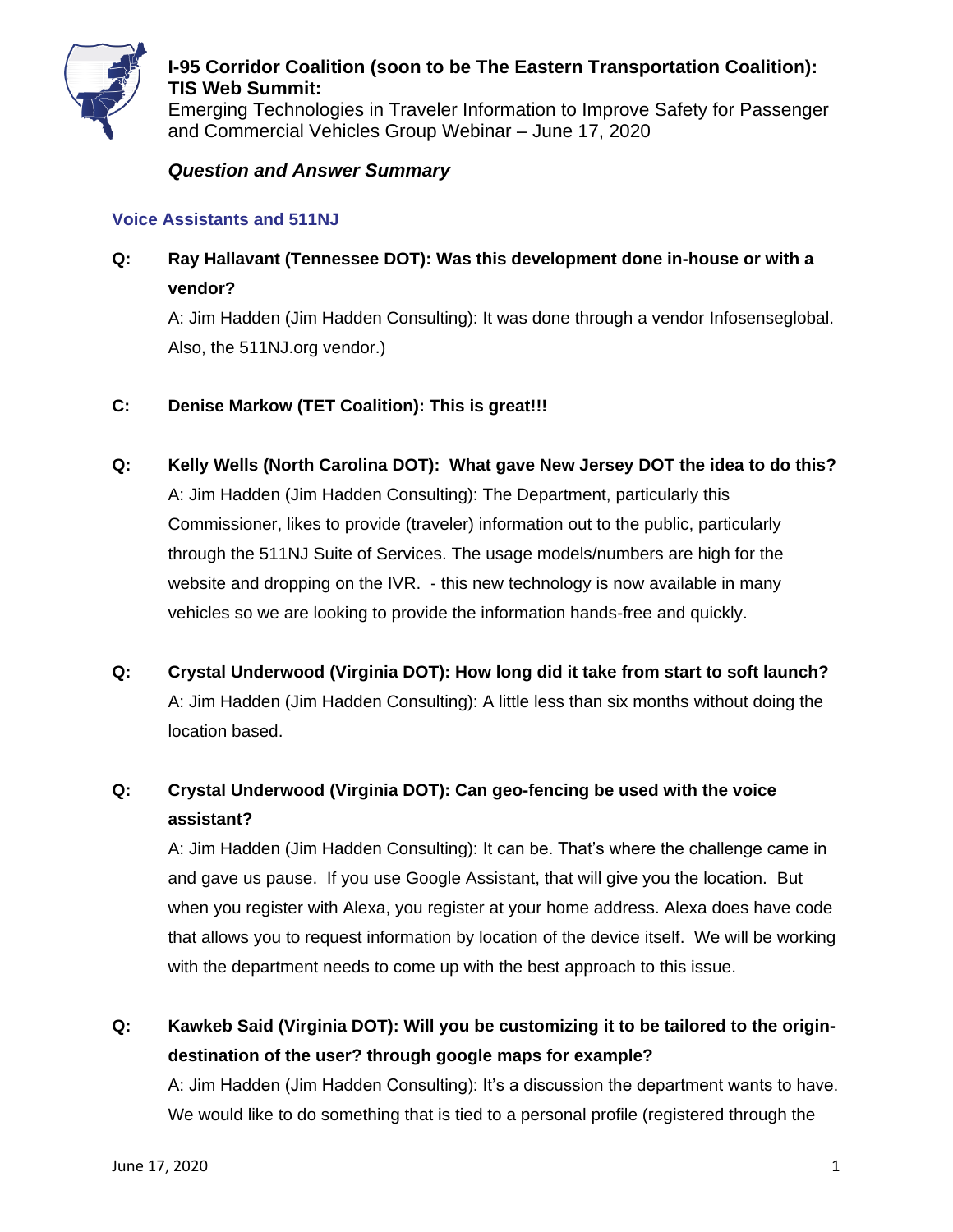

Emerging Technologies in Traveler Information to Improve Safety for Passenger and Commercial Vehicles Group Webinar – June 17, 2020

### *Question and Answer Summary*

511NJ.org website, but we wanted to develop something that was easy to use and would get the product (Voice Assistants) into the user's hands as quickly as possible.

#### **Emergency Ops: Help Alert System Updates**

# **Q: Scott Cowherd (Virginia DOT): Are all four states currently using this service for two-way communication?**

A: John Farrell / Mary Farrell (Information Logistics, Inc.): Yes, for the states that have deployed so far. Maryland and Georgia have not done their full deployment. People do not seem to expect a reply but agencies can monitor the incoming information and respond if they would like.

# **Q: Matthew Glasser (Georgia DOT): Can functionality be built into the system so that drivers traveling in only one direction are targeted for messages?**

A: John Farrell (Information Logistics, Inc.): That's a great question-unfortunately, the answer is no. When using the emergency alert system, we are not able to. It is up to the cell carriers to decide which areas get the messages.

# **Q: Matthew Glasser (Georgia DOT): Since the phones are being used to help bring inaccuracy, could they look for 2 back to back pings?**

A: Mary Farrell (Information Logistics, Inc.): If you were using a mobile app, yes. This is mostly used for people who are stopped in traffic. This is done in other applications.

## **Q: Kawkeb Said (Virginia DOT): Does HELP provide solutions to detour the trapped traffic, since you have 2-way communication? If not, who does?**

A: John Farrell (Information Logistics, Inc.): Yes, it can be used to help detour trapped traffic. The DOT would send out an initial alert that has limited information but for persons that opt in, follow up messages could include a link to a detour or the actual route.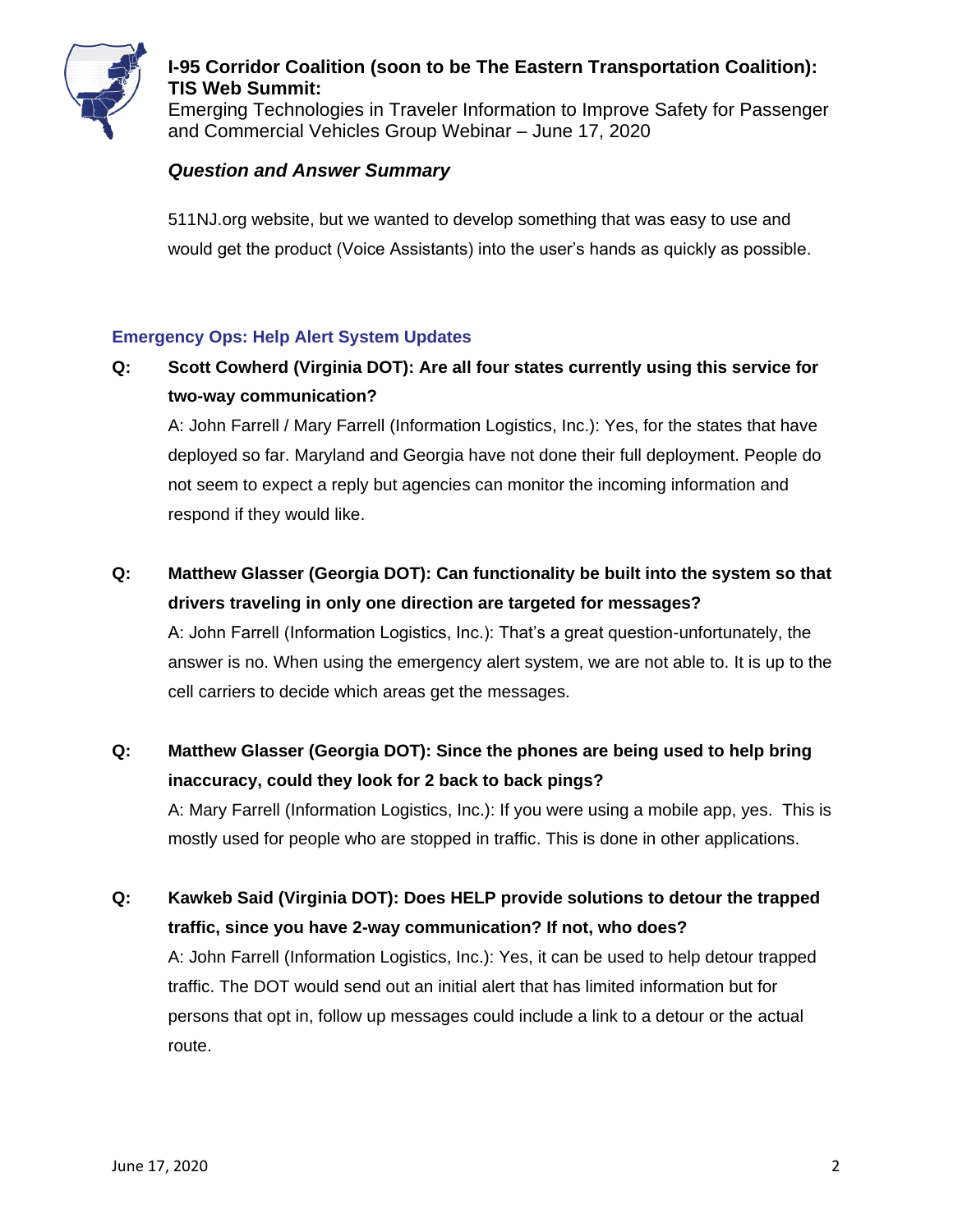

Emerging Technologies in Traveler Information to Improve Safety for Passenger and Commercial Vehicles Group Webinar – June 17, 2020

#### *Question and Answer Summary*

**Q: Marygrace Parker (I-95 Corridor Coalition): How are trucks considered for system use - example rest area closings or restrictions that might be different from passenger cars - or do you see use in the future?**

A: John Farrell (Information Logistics, Inc.): Absolutely. When people register, they identify their type of vehicle, so you can send custom alerts to different based on the vehicle type.

- **Q: Scott Cowherd (Virginia DOT): For those that do not link into the service, will they continue to hear updates through the WEA for updates about the situation?** A: John Farrell (Information Logistics, Inc.): For that to happen, an additional WEA would need to be sent, which does not typically happen (it is a policy decision). However, they can monitor the registration website, as the updates are posted there as well.
- **Q: Scott Cowherd (Virginia DOT): So, only the folks that link in will hear anything else about the accident/situation?**

A: John Farrell (Information Logistics, Inc.): Yes, it is considered an "opt-in" system aside from the emergency alerts**.**

#### **Commercial Vehicle Safety Alerts**

- **Q: Kawkeb Said (Virginia DOT): The typical database from INRIX, what % are trucks vs Passenger cars in the INRIX dataset?** A: Rick Schuman (INRIX) It depends on the location and time of day. Right now, we're about 95% consumer and 5% fleet. But that's not because we lowered the fleets.
- **Q: Mary Lou Veroline (Florida's Turnpike Enterprise): Did the PennDOT secondary crash study include crashes in the opposite direction of travel (from driver distraction/rubbernecking)?**

A: Ryan McNary (PennDOT): No, we looked at the same direction of travel, but we would have the capability to look at rubbernecking crashes too within our system (just haven't done that yet).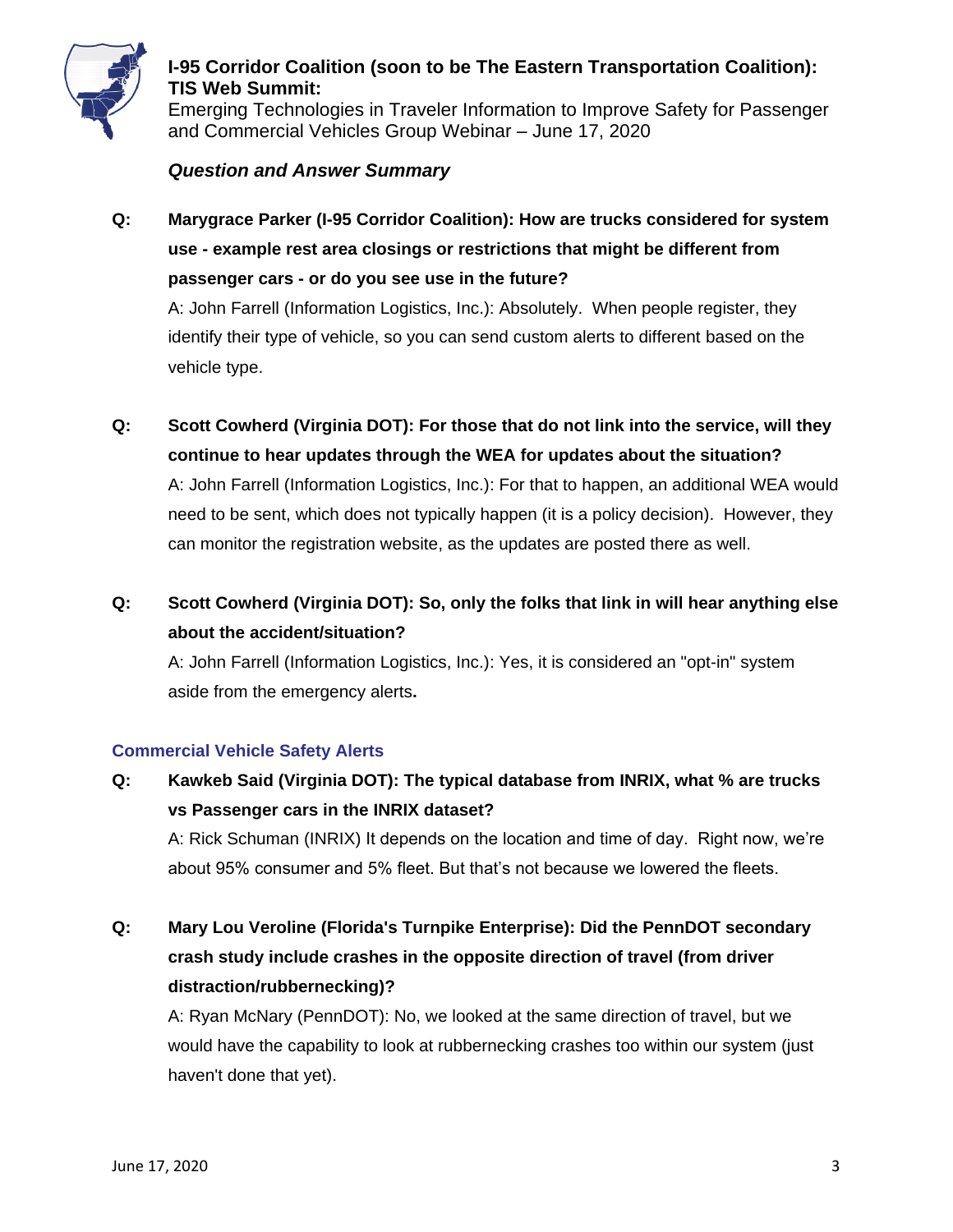

Emerging Technologies in Traveler Information to Improve Safety for Passenger and Commercial Vehicles Group Webinar – June 17, 2020

#### *Question and Answer Summary*

**Q: Josh O'Neill (RI Division of Statewide Planning): The big question here is how can states kick this real-time information over to the platforms which reach the most commercial truckers? Two million trucks is a big reach. The largest commercial trucker smartphone apps reach about a million trucks as well including Trucker Path Pro and Trucker Tools.**

A: Rick Schuman (INRIX): There is no other mechanism that gets the penetration rates that this does. The reach is only getting better.

- **Q: Scott Cowherd (Virginia DOT): Are these dynamic messages from the DOT's going to the dispatcher offices to be provided to the drivers from the bigger companies?** A: Eugene Conti (IIS/Drivewyze): These messages are sent directly from Drivewyze to the trucks that have our app. No need to go through dispatch.
- **Q: Josh O'Neill (RI Division of Statewide Planning): Should states focus on Drivewyze only or XML feeds that can go to ALL app developers?** A: Rick Schuman (INRIX): Can do both. Many states have XML feeds already and it has not lead to a true truck-only dissemination service at scale across ELDs and fleets.
- **C: Josh O'Neill (RI Division of Statewide Planning): Hard to stay up with the technology options and reach**
- **Q: Matthew Glasser (Georgia DOT): Is INRIX tracking impact of this platform on truck speed via probe or trip data?** A: Rick Schuman (INRIX): For any agency that licenses the service Drivewyze will provide metrics of service use and impact, including effect on speeds of alert messages.
- **Q: Matthew Glasser (Georgia DOT): How much intelligence into the alerts that are sent? For example, if you set an alert for a static location where you have a high frequency of truck rollovers, does the message of "slow down" only go to trucks exceeding a certain speed?**